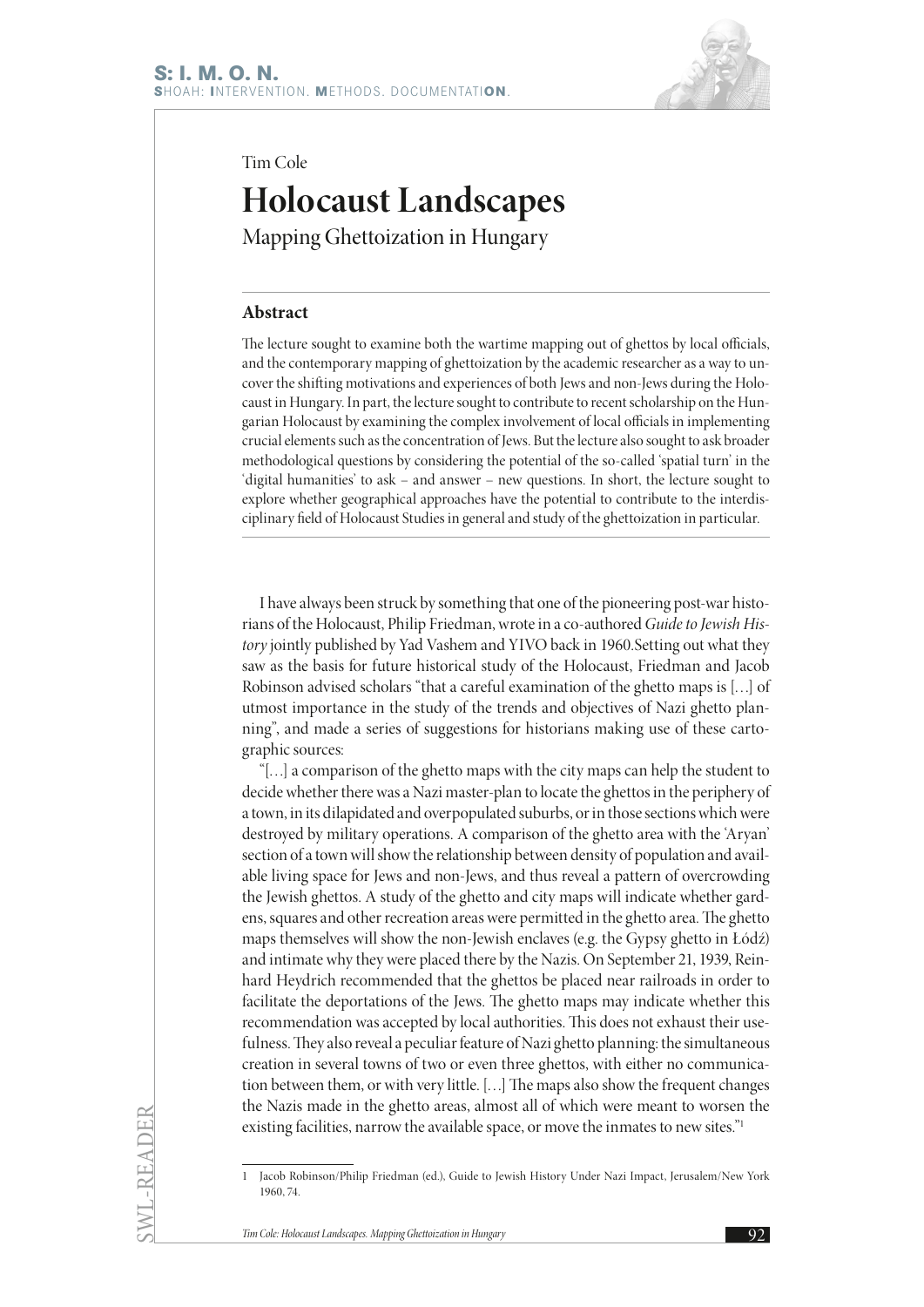Their words informed an earlier study of mine – *Holocaust City* (2003) – that examined the motivations of ghetto planners in Budapest by exploring the changing shape of the ghetto there.<sup>2</sup> But they are also words that I have had echoing in my ears for the last decade or more looking at – and more recently, making and analysing – maps of Hungarian Jewish ghettos.<sup>3</sup>

Some maps from 1944 survive – drawn up by local officials charged with identifying where to place the ghetto in their town or city. One map survives from Budapest of the closed Pest ghetto created in the winter of 1944. More maps survive from Tolna county, where a complete set of maps were drawn up in May 1944 showing the location of the ghettos in the eight towns in the county which had been chosen as places of Jewish concentration. I start off this evening looking at two of those maps drawn up in May 1944 in order to explore broader issues of importance in understanding the rapid implementation of the concentration and deportation of Hungarian Jews so late on in the war in the spring of 1944, following the German occupation of its wartime ally.<sup>4</sup>

However, most of the 150 or so ghettos in Hungary appear not to have been mapped out cartographically at the time, or at least if they were, those maps have not survived. Most were delineated textually, in ghetto orders which listed where in the town or city Jews were to live. In the second half of the lecture I want to think about why we might want to map out these sites – or, to put it another way, visualise largely textual records – and reflect on the potential of applying geographical methodologies to Holocaust studies. Here, I draw on collaborative work recently undertaken with a Geographic Information Scientist based in Texas, Alberto Giordano, as part of a broader interdisciplinary research team exploring Holocaust Geographies. But before I talk through some of the mapping that Alberto and I have done over the last couple of years, let me start with two maps drawn up by local officials involved in implementing Holocaust ghettos.

### **Map 1 – Hőgyész**

In May 1944, a clerk sketched out a map of the two broad ghetto areas in Hőgyész. Like seven other clerks across Tolna county,<sup>5</sup> this clerk drew a map because of a request from the deputy prefect of the county. On 11 May 1944, he issued two orders implementing the national ghettoization decree within his county.6 The first, as was the practice elsewhere, outlined which towns and cities were to have ghettos. Local officials in these eight places were given some of the practical regulations relating to ghettoization in this order, with further details following in a supplementary order published on the same day that outlined the nitty-gritty of the construction and dayto-day running of county's ghettos. Point number 28 in a long list of detailed instructions ordered local authorities to provide four copies of a name list of the Jews living in each building in the ghetto along with two copies of a ghetto map.<sup>7</sup>

SWL-READER

<sup>2</sup> Tim Cole, Holocaust City. The Making of a Jewish Ghetto, New York 2003.

<sup>3</sup> Tim Cole, Traces of the Holocaust. Journeying in and out of the Ghettos, London 2011; see also Anne Kelly Knowles/Tim Cole/Alberto Giordano (ed.), Geographies of the Holocaust, Bloomington 2014.

<sup>4</sup> On this, see Cole, Traces of the Holocaust, Chapter Four.

<sup>5</sup> For copies of all eight, see Hungarian National Archives (MOL), I 133. These are reproduced in János Balog (ed.), Évszázadokon át. Tolna Megye Történetének Olvasókönyve III [Across Centuries. Reader to the History of Tolna County], Tolna 1990; Braham, Politics of Genocide, 796 refers to these maps in a footnote.

<sup>6</sup> MOL, I 133, 8.100/1944, Tolna county deputy prefect (11 May 1944); 8.101/1944, Tolna county deputy prefect (11 May 1944).

<sup>7</sup> MOL, I 133, 8.101/1944 Tolna county deputy prefect (11 May 1944).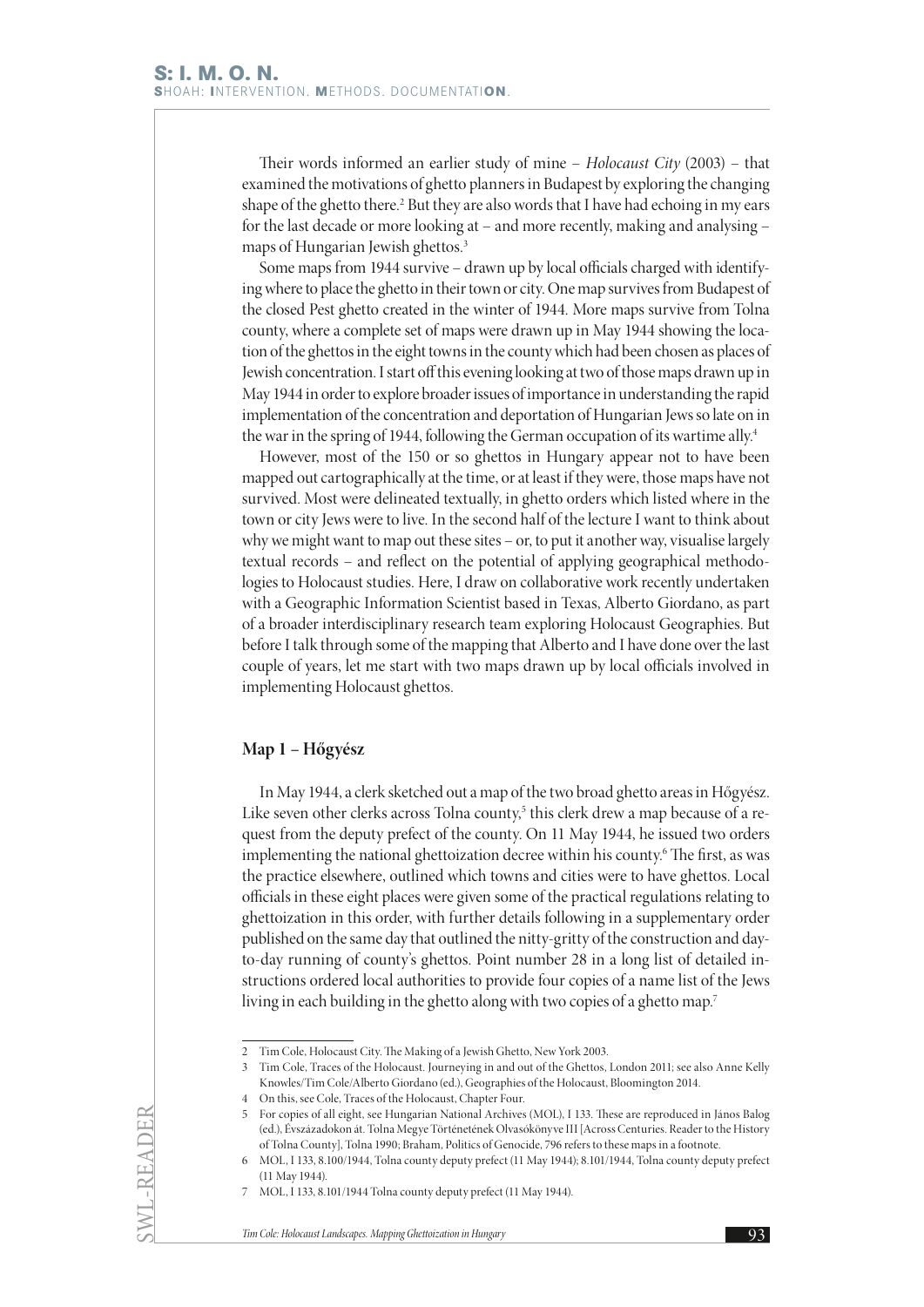This call for multiple copies of lists and maps reflects the breadth of distribution of this paperwork to interested parties. The local town council and chief constable of the district were to receive copies of both the map and the name lists. Jewish house commanders – responsible for ensuring order and cleanliness within the ghetto – and the *gendarmerie*, or in the case of cities the police district station, were to get only the name lists.<sup>8</sup> Armed with both the map and housing list, local officials were able to pinpoint the precise whereabouts of Jews. As Patrick Joyce notes of a different time and place, "the modern map is essential to power and to the practices of rule".<sup>9</sup> Ghetto maps and their accompanying lists were instruments of territoriality – the exercise of "power with the help of maps" through spatial control.10 The local authorities knew where any one of over five thousand individuals were at any one time, which was particularly important in this county where there were rather too many ghettos.

But this map from Hőgyész was unusual. It was the only one of the eight maps from Tolna where in a sense the different data provided on the name list and map overlapped, or at least they did in the case of one individual. Drawing up the ghetto map here, the clerk carefully marked out the 'temporary residence' of Dr Lajos K. on the map and its accompanying key.11 He is the only individual named on any of the Tolna county maps. Everyone else was named simply in the lists that accompanied these ghetto maps – and were designed to be read alongside them. Dr. Lajos K. was exceptional in living – temporarily – outside the ghetto rather than being housed in the ghetto areas delineated on the map. He was a Jew living outside – rather than inside – the ghetto, although his whereabouts was still under the control asserted through mapping.

His place on the map was a result of his profession. He was a medic.<sup>12</sup> It is not surprising to find a Jewish doctor in a town like Hőgyész in 1944. In the 1930s, over half of all doctors in Hungary were Jews, with the proportion even higher in towns and cities outside the capital.13 The perceived over-representation of Jews in the medical profession drew the ire of radicals who pressed for limits on the numbers of Jewish doctors in inter-war Hungary.<sup>14</sup> However, once ghettoization got under way the large number of Hungarian communities reliant on Jewish doctors faced a dilemma. In the city of Nagyvárad in the region called *Partium*, on today's Hungarian-Romanian border. Local officials reported that placing Jewish doctors into the ghetto there "had temporarily aggravated the healthcare situation in the city", which was a complaint echoed elsewhere.15 In Hőgyész – and it seems that this was not the only such place – a temporary local solution was adopted in May 1944 that allowed Dr Lajos K. to

SWL-READER

<sup>8</sup> Ibid.

<sup>9</sup> Patrick Joyce, Maps, Blood and the City. The Governance of the Social in Nineteenth Century Britain, in: Patrick Joyce, (ed.), The Social in Question. New Bearings in History and the Social Sciences, London 2002, 99. 10 J.B. Harley, Deconstructing the Map, in: Cartographica 26 (1989) 2, 12.

<sup>11</sup> MOL, I 133, Map of central Hőgyész.

<sup>12</sup> Cf. I 99, 2502/1944, pass 1 (23 May 1944). On this see Cole, Traces of the Holocaust, Chapter Five.

<sup>13</sup> Braham, Politics of Genocide, 76, estimates that 55.2 per cent of doctors were Jews; Krisztián Ungváry, Robbing the Dead. The Hungarian Contributi on to the Holocaust, in: Beate Kosmala/Feliks Tych (ed.), Facing the Nazi Genocide: Non-Jews and Jews in Europe, Berlin 2004, 239, notes that the proportion of Jewish doctors in Budapest was 38 per cent compared to the national average of 55.2 per cent; Tamás Stark, Hungary's Human Losses in World War II, Uppsala 1995, 9, estimates that 60 per cent of doctors were Jewish in 1920.

<sup>14</sup> Gábor Kádár/Zoltán Vági, Rationality or Irrationality? The Annihilation of Hungarian Jews, in: The Hungarian Quarterly 174 (2004), 35, 45. See also: Kovács Mária, Liberalizmus, Radikalizmus, Antiszemitizmus. A Magyar Orvosi, Ügyvédi és Mérnöki Kar Politikája 1867 és 1945 között [Liberalism, Radicalism, Antisemitism. The Commercial Chambers of Doctors, Lawyers and Engineers between 1867 and 1945], Budapest 2001.

<sup>15</sup> Kádár/Vági, Rationality or Irrationality?, 47f.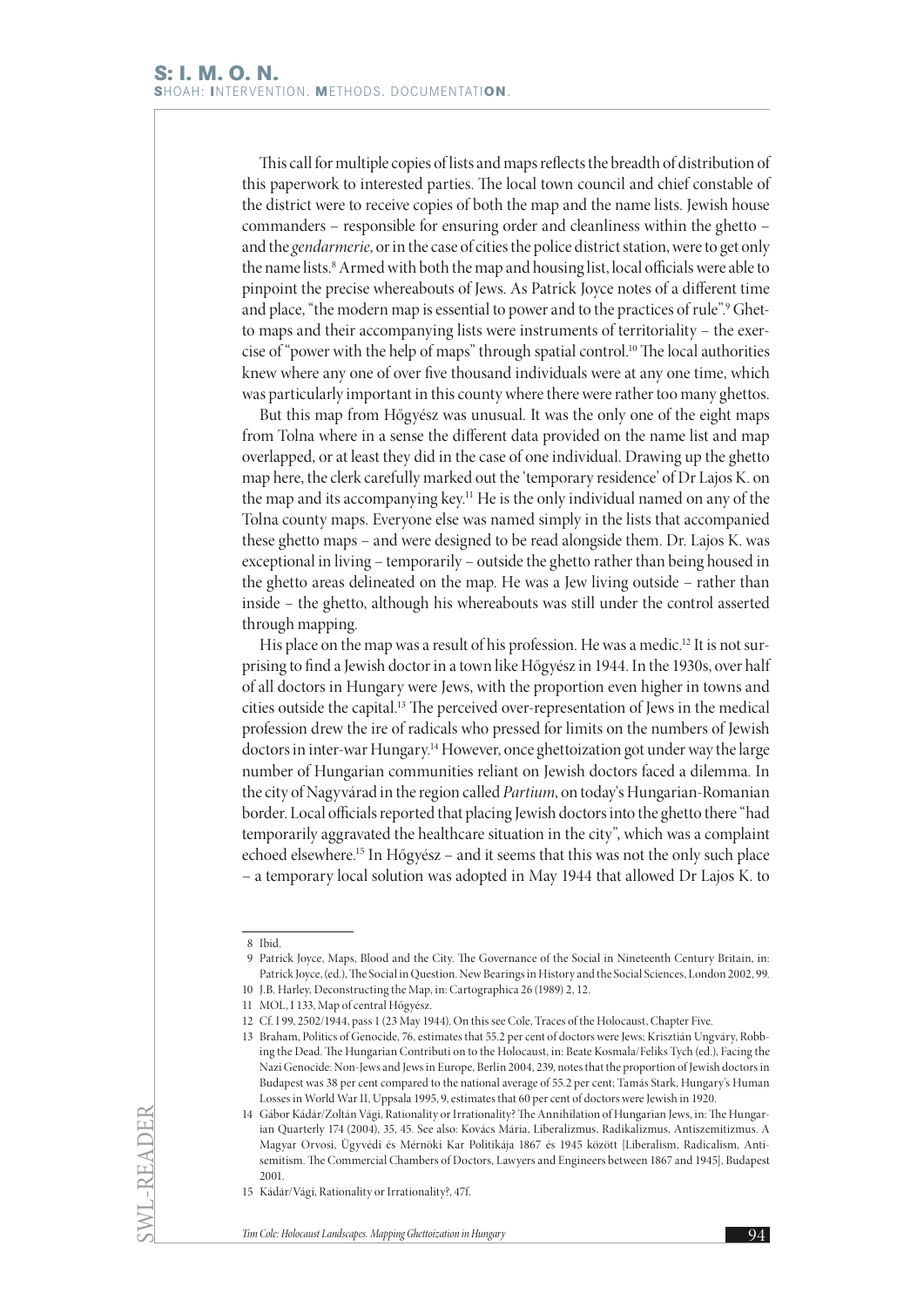live and work outside the ghetto.<sup>16</sup> He may well have been the only doctor in this town by the early summer of 1944 and so the segregatory logic of ghettoization was pragmatically done away with to ensure that the sick in the town could continue to see a doctor. But despite local murmurings, national officials took a hard line. On 23 June, when Jews across the country were housed in ghettos or had already been deported, national legislation was introduced forbidding Jewish doctors from treating non-Jewish patients and secretary of state in the Interior Ministry László Endre rejected calls that Jewish doctors be spared from deportations.<sup>17</sup> On the map, Dr Lajos K.'s place outside the ghetto was clearly marked as 'temporary'.

However, other Jews were more permanently removed from ghettos. What the map does not show, but what does emerge clearly from looking at the accompanying name lists that survived from some places, is that these ghettos were markedly gendered spaces. Ghettos across Europe tended to have majority female populations. But this is particularly striking in Hungary given a history that pre-dates the German occupation in 1944 of calling up Jewish men to labour service in the Hungarian Army. When Hungary entered the war on the side of the Axis powers on 27 June 1941, plans for separate Jewish labour battalions were implemented and Jewish men aged 20-42 years were called up to serve in auxiliary labour service units for a period of two years. In what can be seen as a compromise solution of sorts, Jewish men were to serve in the military like non-Jewish men, but – critically – they were to be unarmed. Hungarian Jewish men were sent to the Eastern Front, where they suffered especially harsh conditions and high casualty rates.<sup>18</sup>

However, this story of labour battalion service as gendered threat changed dramatically during the early summer of 1944. Not only did the ghettoization decree issued at the end of April 1944 explicitly exempt Jewish men already serving in labour battalions from being placed into ghettos,<sup>19</sup> but as ghettoization was implemented, new waves of conscriptions took place. This was a cause of concern to *Gendarmerie Lieutenant* Colonel László Ferenczy who oversaw the concentration and deportation process. He wrote to his superiors in the Interior Ministry in Budapest in May and June complaining about Jewish men being removed from ghettos and transit camps by the Hungarian military.20 As a result of these call-ups, hundreds and hundreds of Jewish men were removed from those ghettos that had not yet been liquidated. Instead of being deported, Jewish men in their late teens, twenties, thirties and forties served out the war in labour battalions.

Prior to the arrival of Hungarian Jews at the ramp at Auschwitz-Birkenau then, a pre-selection of sorts had been taking place within Hungary. The Hungarian state had already selected those Jews – young adult men – that it deemed fit for labour. The result was that the Jews arriving at Auschwitz-Birkenau were primarily children, women and the elderly, as can be seen from looking at the gender and age profile of the Jews deported from two ghettos in western Hungary - Veszprém and Körmend.<sup>21</sup> The death rates of Hungarian Jews at Auschwitz were so high in large part because

SWL-READER

<sup>16</sup> Tim Cole, Building and Breaching the Ghetto Boundary: A Brief History of the Ghetto Fence in Körmend, Hungary, 1944, in: Holocaust and Genocide Studies 23 (2009) 1, 54-75.

<sup>17</sup> Kádár/Vági, Rationality or Irrationality?, 46-48, who see this as evidence of 'those in power' giving preference to 'the solution of the Jewish question' over the 'interests of production'.

<sup>18</sup> On the labour service system, see Braham, R., The Hungarian Labor Service System, 1939–1945, New York 1977; and Braham, Politics of Genocide, 294-380.

<sup>19</sup> 1.610/1944. M.E. (28 April 1944), paragraph 8, no. 4.

<sup>20</sup> USHMM, RG-52.009.04/2, Ferenczy report to Interior Ministry (29 May 1944), para. 7, para. 12; USHMM, RG-52.009.04/1, Ferenczy report to Interior Ministry (12 June 1944), para. 5.

<sup>21</sup> On this, see Cole, Traces of the Holocaust, Chapter One.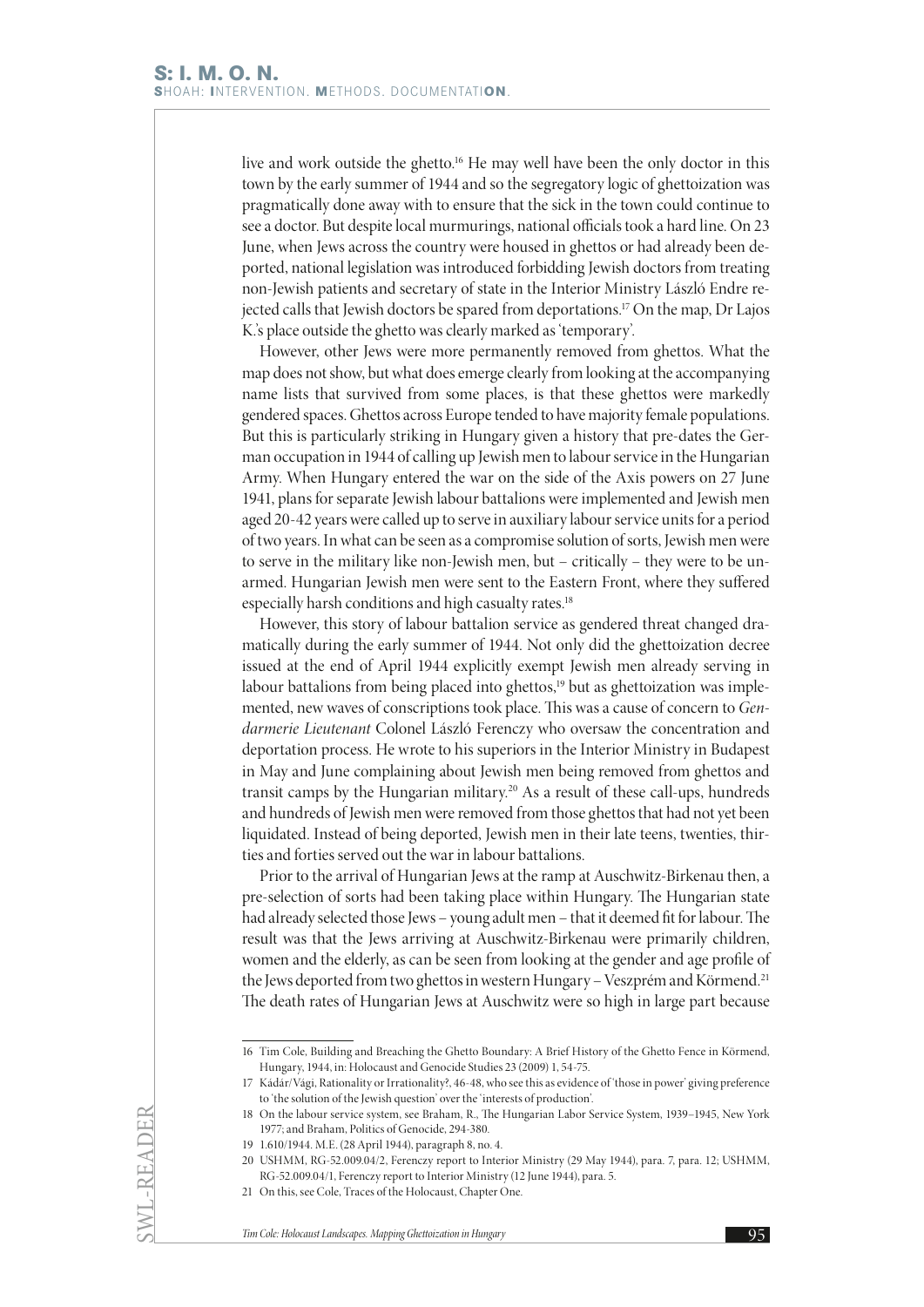adult males were not on the deportation trains. The Hungarian state saw Jewish men as too valuable to offer to the German state. Jewish women were another matter entirely.

As Randolph Braham has reflected, "it is one of the ironies of history that the Ministry of Defense, which had be enviewed as one of the chief causes of suffering among [male] Jews during the previous four to five years, suddenly emerged as the major governmental institution actively involved in the saving of Jewish lives."22

However his claim that, "it is safe to assume that many local commanders, aware of the realities of the ghettoization and deportation program and motivated by humanitarian instincts, did everything in their power to rescue as many Jews as possible", remains relatively unsubstantiated across the country as a whole.<sup>23</sup> I remain more convinced by his signalling of more pragmatic motivations resulting from "the manpower shortage from which the country was suffering at the time".24 This, for Krisztián Ungváry, was more critical, arguing that, "sparing the Jews certainly was not the intention of those Hungarians responsible, but rather exploiting Jewish work power and expertise (physicians, pharmacists, etc.) 'for free' and for as long as possible."25 Here is the link, I think, between the two ghetto areas on the Hőgyész map being gendered spaces and the marking on the map of the 'temporary residence' of Dr Lajos K. Both medics and Jewish men from their teens through late forties were seen to be too valuable to place behind ghetto walls. Here is evidence of the opportunism and economic pragmatism that others – in particular Gábor Kádar and Zoltán Vági – have seen as characterising the implementation of the Holocaust in Hungary, and I have pointed to in my own work, which leads me on to my second map from Tolna county.<sup>26</sup>

## **Map 2 – Tolna**

This time it is the town of Tolna, and a map that is perhaps particularly striking given the patchwork shape of the ghetto here which was made up of a series of separate houses on Árpád utca and a single outlying house on Szedresi utca. That ghettoization was dispersed both here, and to a lesser extent in Hőgyész, is not that surprising. The national legislation ordering ghettoization in Hungary left the practical details of where ghettos were to be placed up to local officials, and explicitly gave them the freedom to use individual houses, specific streets, or entire sections of the town or city.27 The core principles of ghettoization were clear: Jews were to be concentrated and segregated, but the precise shape of ghetto was left to local officials (albeit under central supervision) to determine.

SWL-READER

<sup>22</sup> Braham, Politics of Genocide, 352 and 1122, where Braham notes that, "the institutional approach […] was more effective in saving Jewish lives Among the agencies of the government that contributed toward this end were the Ministry of Defence, which recruited able-bodied Jewish males into the labour service system."; see also Braham, The Wartime System of Labour Service, vii-viii, where Braham notes the irony that, "when the Final Solution program was launched […] the labour service system became refuge for many thousands of Jewish men. While the newly established quisling government of Döme Sztójay virtually surrendered control over the Jews to the SS, the labor service system continued to remain under the jurisdiction of the Hungarian Ministry of Defence. As a result the labor servicemen were not subjected to the ghettoization and deportation that took place during April-July 1944."

<sup>23</sup> See on this point more broadly, Braham, Politics of Genocide, 349-65,969-71, 1368-1370.

<sup>24</sup> Braham, Politics of Genocide, 352-353.

<sup>25</sup> Ungváry, Robbing the Dead, 254-255.

<sup>26</sup> See especially Gábor Kádár/Zoltán Vági, Self-financing Genocide.The Gold Train, the Becher Case and the Wealth of Jews, Hungary, Budapest 2004; Cole, Holocaust City; Cole, Traces of the Holocaust.

<sup>27</sup> MOL, 1.610/1944. M.E., (28 April 1944).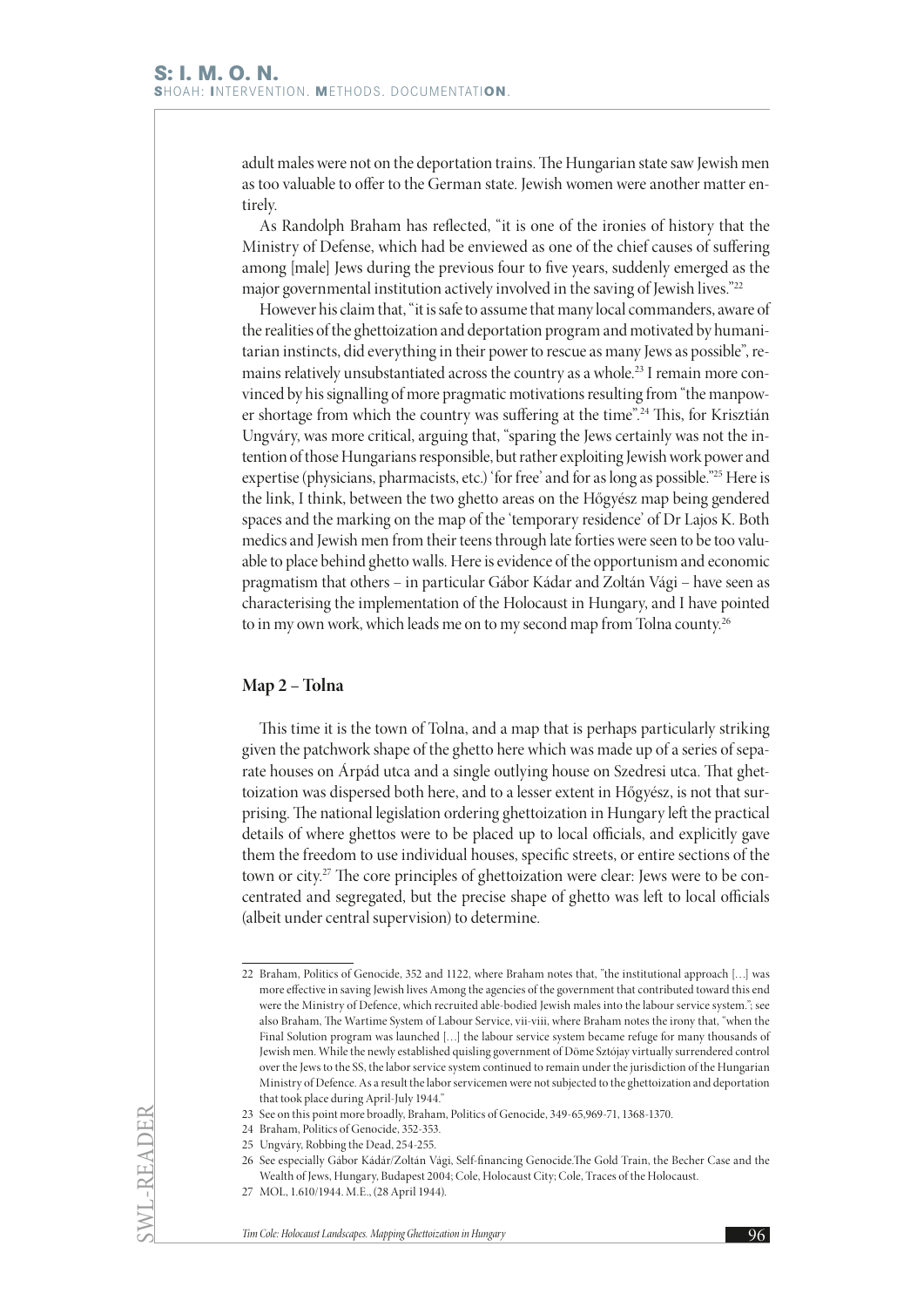What is clear in Tolna is that a patchwork ghetto was created in order to minimise the impact of segregation on the non-Jewish population. Ghettoization – especially at the scale of an entire section of the city – was something that not only meant that Jews had to move into the ghetto area, but non-Jews had to move out. In Tolna, local officials sought to minimise the need for non-Jews to relocate by neatly sidestepping non-Jewish owned houses along Árpád utca.28 Here, and it is true elsewhere as I want to talk more about in a moment, private property rights shaped ghettoization, rather than being reshaped by it. One way to achieve this was to make use of Jewish owned property. In Tolna, eight of the nine ghetto houses were Jewish owned.<sup>29</sup> But another way was to eschew residential property entirely – something you also see being done elsewhere. In Tolna, alongside making use of eight Jewish owned houses, the local authorities also utilised the former gendarme barracks at Árpád utca 7. This building formed the heart of the ghetto. It explains why it was this street rather than others in the town that was chosen as the main spine of the ghetto. The attraction of Árpád utca appears to have been the former barracks building that was so physically large in this town made up of small family homes rather than large apartment buildings. According to the name lists drawn up once the ghetto in Tolna was established, this one building housed 128 Jews, or just over one third of the total ghetto population. In short, it kept the number of Jewish houses to a minimum, which fitted with the concerns expressed by the deputy prefect when offering clusters of houses or freestanding buildings as an option when 'local conditions' made this necessary. Size mattered. Ghettoization was seen as spatial concentration as well as spatial segregation.

But, and this is something that I want to return to again when I look at Budapest, segregation in dispersed ghettos like Tolna worked in multiple ways. Not only did it separate Jews from non-Jews, but also Jews from other Jews. In Tolna, each of these individual ghetto houses were, in effect, 'micro ghettos', separated out from nearby or even neighbouring ghetto houses. The house at Árpád utca 12 housed four extended families along with one extra person to make up the numbers, who lived one family to a room, with a shared kitchen and bathroom. Although the neighbouring house was also part of the dispersed ghetto in Tolna, these were entirely separate places. The 18 Jews living at Árpád utca 12 were in reality cut off not only from the non-Jews living in the house to one side of them, but also from the Jews living in the house to the other side.

There were limited opportunities for exchange with other Jews and non-Jews. One woman, Mrs. Izidor K., regularly left the house to shop along with seventeen other Jews who left their ghetto houses across the town between ten and twelve on market days and three and five on other days.30 Other women left the house more sporadically, as was the case elsewhere in labour gangs doing agricultural work.<sup>31</sup> It was at moments like these that there was the possibility for some contact between Jews separated out into self-contained micro ghettos. But multiple and dispersed ghettos that were adopted in a number of places in Hungary (out of concerns to limit the impact of ghettoization on the non-Jewish population) separated Jews from other Jews. This was most marked in the Hungarian capital Budapest where a highly dispersed form of ghetto was created in the summer of 1944.

SWL-READER

<sup>28</sup> MOL, I 147, 2.368/1944, Tolna chief constable (30 May, 1944).

<sup>29</sup> MOL, I 147, 2.368/1944, Tolna chief constable (30 May, 1944); I 149,9060/1944, undated handwritten name lists.

<sup>30</sup> MOL, I 149, undated handwritten list.

<sup>31</sup> MOL, I 149, 9060/1944 (30 May 1944). See also Cole, Buildings and Breaching the Ghetto Boundary.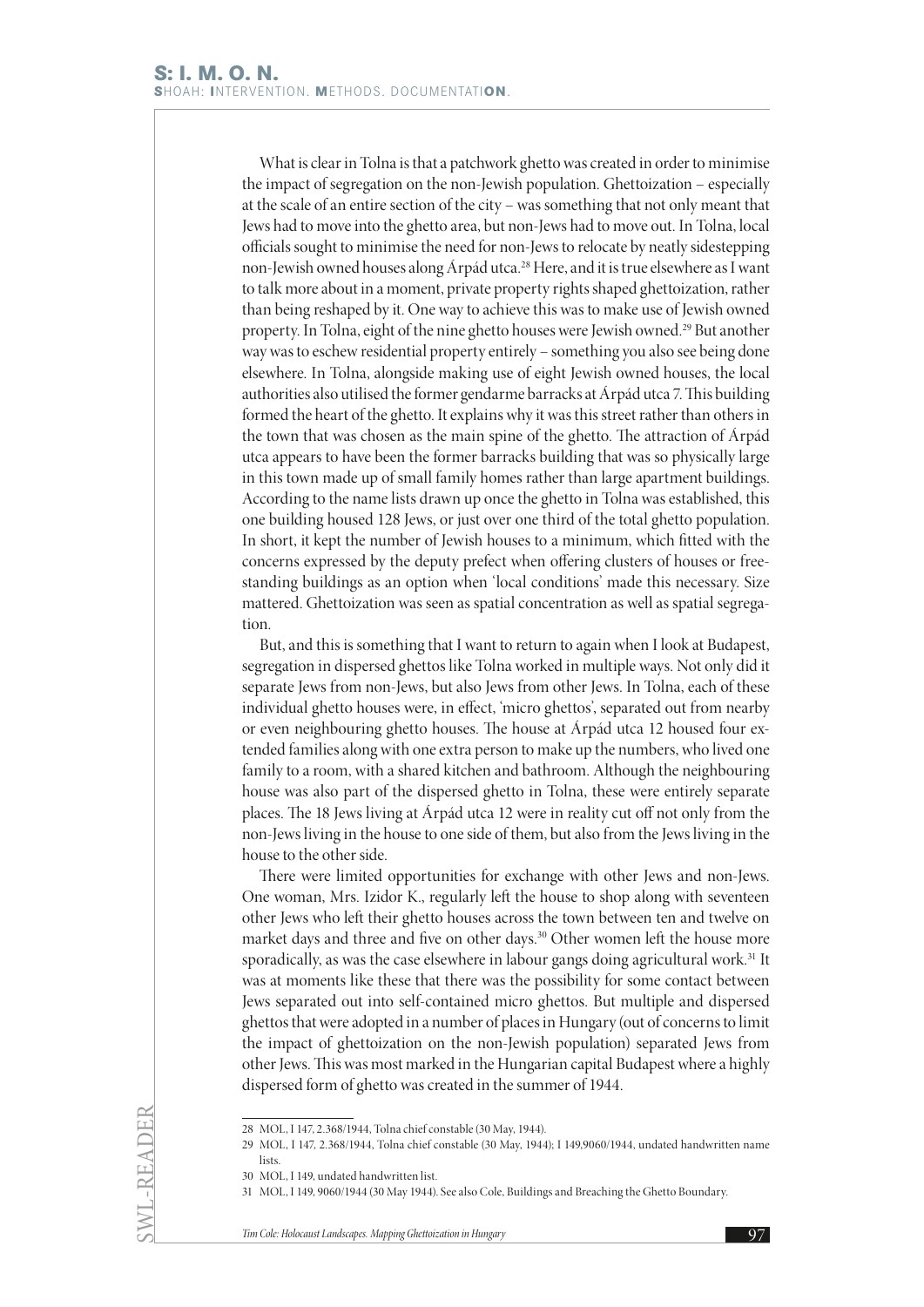# **Map 3 – Budapest**

Pre-dating this highly dispersed form of ghettoization, earlier plans had suggested multiple ghetto areas. In early May 1944, city officials had aimed to clear Jews from major streets and squares in Buda (13 streets and 5 squares) and Pest (19 streets and 8 squares) and relocate them into seven ghetto areas – three in Buda and four in Pest.<sup>32</sup> In these demarcated areas, Jews were to be assigned to poor quality, high rent apartment buildings. However, just over a month later – in mid June – a far more dispersed form of ghettoization was ultimately adopted.<sup>33</sup> Jews were to live throughout all districts of the city but were to be restricted to 2,639 specified apartment buildings – largely those already owned by, and lived in, by Jews. In its emphasis on concentrating Jews in buildings where they already lived, the June 16 plan was shaped by the pragmatic concern of limiting the number of relocations, particularly for non-Jews. Despite this, the plan met with immediate, widespread resistance. The mayor of Budapest was overwhelmed with petitions from individuals protesting the specifics of the ghetto plan. The majority of these petitions came from non-Jews requesting the removal of their property from the ghetto list, and from Jews requesting the addition of their property to the list. In both cases, petitioners hoped not to be dislocated from their homes. A small number of non-Jews requested the inclusion of their property on the ghetto list in hopes of being able to exchange a poor quality apartment for a vacated Jewish apartment in a better building. Another set of petitions came from coalitions of Jewish and non-Jewish residents who called for a new 'mixed status' to be applied to their apartment building so that all of them could stay put.34 The furor prompted a week of door-to-door surveys to clarify proportions of Jewish and non-Jewish residents. On June 22, a new list of 1,948 ghetto houses was issued, which included both cancellations and new designations.<sup>35</sup> At the end of November 1944, two much more concentrated ghettos were established in place of the dispersed ghetto of the summer and fall. The fenced ghetto on the Pest side of the Danube River was centred on the main synagogue in the city's traditional Jewish area. The so-called 'International ghetto' was a collection of individual apartment buildings spread over a number of streets in the *Újlipótváros* district close to the Danube, which came under the protection of a number of neutral powers, most significantly the Swedish and Swiss. Here, Jews with paperwork granted by the neutral legations were housed separately from so-called 'unprotected Jews'. Ultimately both ghettos were liberated in mid-January 1945 by Soviet troops.<sup>36</sup> In earlier work on Budapest, I examined the shifting shape of the ghetto across 1944 as a way to understand the changing motivation of the city's *doctors of space* – borrowing a term from the work of Henri Lefèbvre – who restructured residential and public space along racialised lines.37 I was interested in highlighting the ways in which ghettoization

SWL-READER

<sup>32</sup> MOL, K 148, 3410 cs. (May 9, 1944).

<sup>33</sup> Budapest Székesfőváros Polgármestere [Mayor of the Capital Budapest] 147 501-514/1944 IX published, in: Budapesti Közlöny [Budapest Bulletin] 95 (April 28, 1944), the local press and on wallposters. See also: Benoschofsky/Karsai (eds.), Vádirat a Nácizmus Ellen. Dokumentumok a Magyarországi Zsidóüldözés Történetéhez. 2. [Charges against Nazism. Documents on the Persecution of Jews in Hungary] 1944 Május 15- 1944 Június 30: A Budapesti Zsidóság Össze-költöztetése [Relocating Budapest's Jews], Budapest 1960, 203- 222.

<sup>34</sup> Cole, Holocaust City, Chapter Six.

<sup>35</sup> Budapest Székesfőváros Polgármestere [Mayor of the Capital Budapest] 148 451-452/1944 IX published in: Budapesti Közlöny [Budapest Bulletin], the local press and on wall posters. See also Benoschofsky/Karsai (eds.), Vádirat a Nácizmus Ellen 2, 293-298.

<sup>36</sup> Cole, Holocaust City, Chapter Eight.

<sup>37</sup> Henri Lefèbvre, The Production of Space, trans. by Donald Nicholson-Smith, Oxford 1991.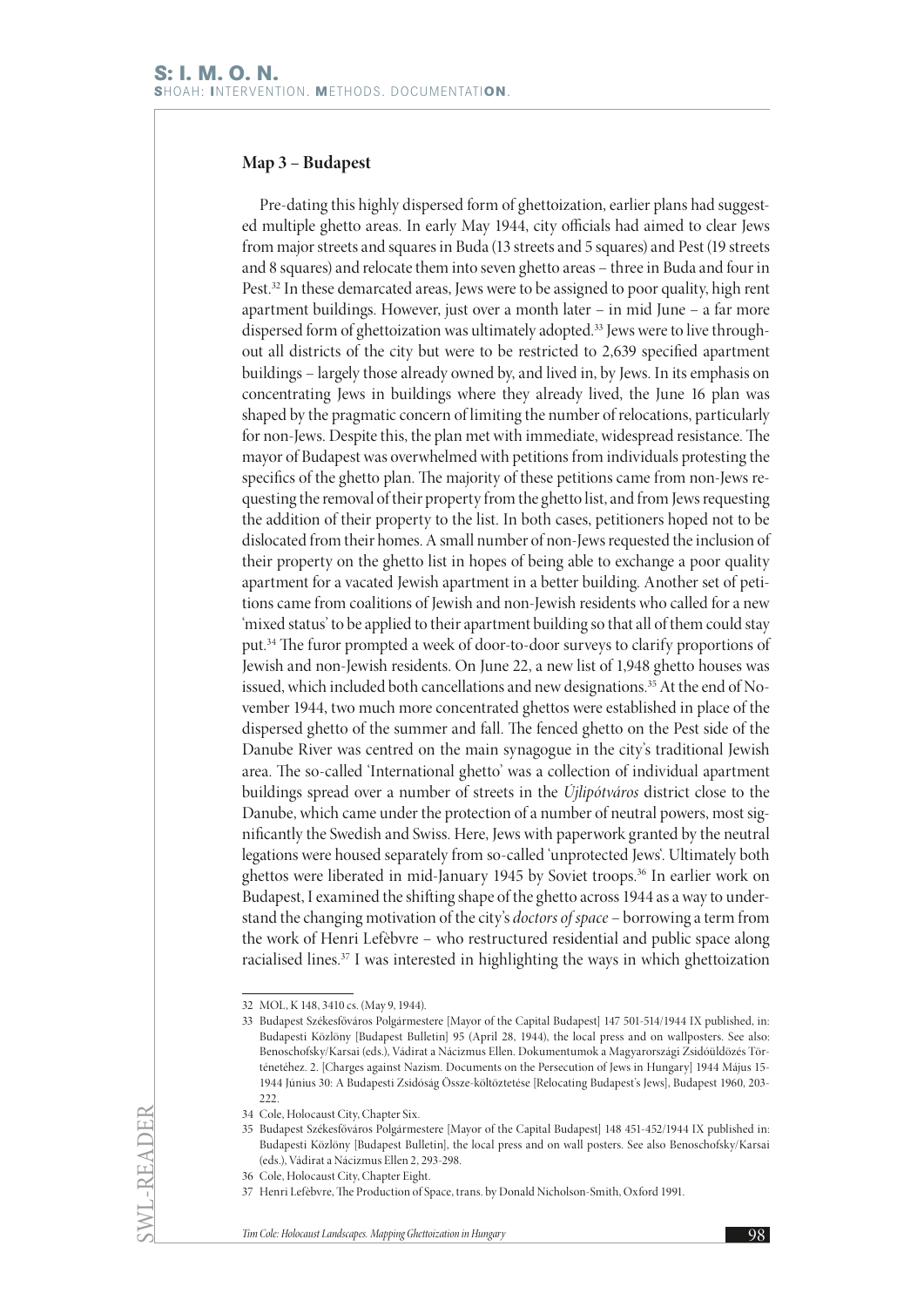was variously seen as a policy of creating sites of Jewish absence, achieved by 'cleansing' parts of the city by removing Jews to ghettos, and of creating sites of Jewish presence, by concentrating Jews in particular places in the city. Shifts between the two reflected the move from utopian planning and concern about the socio-economics of ghettoization to policies of pragmatism.38 In this work, I emphasised the very different shapes of ghettoization as it was planned and then implemented across the summer, fall and winter of 1944. However while my earlier work did contain maps, these only marked Jewish-designated buildings as points on a map, without taking into account the variations in population density in a city whose residential architecture ranged from large apartment buildings to single family homes.<sup>39</sup> One way to try to represent this is to 'weight' buildings by the number of residents to capture the diversity of residential properties and population density. This is not an easy task to undertake without the immensely time consuming job of extracting building-level data from the hard copy of individual census returns. To overcome this problem, Alberto and I used published data from the 1941 Hungarian population census that summarised population density by districts,<sup>40</sup> to project values of residential density to Jewish-designated residences within each district. Integrating some sense of the different nature of building stock across districts into mapping suggests that the visible changes to the shape of the ghetto across 1944 were not as marked as unweighted visualisations show. To give just one example, using a variety of tools of spatial analysis (mean centre analysis, directional distribution, standard distance)<sup>41</sup> points to remarkable continuities across the turbulent week in June 1944. It is striking that the mean centre of ghettoization for June 16 and June 22 hardly shifted at all.42 Another way to visualise this is to use kernel density analysis.<sup>43</sup> While it is clear that Jewishdesignated residences were becoming increasingly concentrated – with the disappearance of the local high in District XIV and the general shrinkage of the high density area in Districts V, VI, VII, and VIII – kernel analysis validates the results of the mean centre, directional distribution, and standard distance analysis, suggesting that there were marked continuities across this turbulent week in mid June. Indeed, this story of continuities can be seen to extend across 1944 as a whole. Not only does kernel density analysis at the city scale closely align with two of the largest of the planned ghetto areas from May 9, but also with the location of the two ghetto areas established in Pest at the end of November and beginning of December 1944.

Utilising a variety of spatial analytical techniques suggests that there were greater continuities in ghettoization in Budapest than might be imagined when considering simply the seemingly radically different spatial strategies adopted (seven ghetto areas in May, 2,639 ghetto houses on June 16, 1,948 ghetto houses on June 22 and two ghetto areas in November/December) in both plans and policy during 1944. Rather than emphasising changes in ghettoization in terms of shifting concerns with ab-

SWL-READER

<sup>38</sup> Cole, Holocaust City, esp. Chapters Four to Six, as well as Chapter Eight.

<sup>39</sup> See Cole, Holocaust City, 106, 160.

<sup>40</sup> Lajos Illyesfalvy (ed.), Budapest Székesfőváros Statisztikai Évkönyve [Statistical Yearbook of the Capital Budapest] XXX, Budapest 1942.

<sup>41</sup> Mean centre analysis identifies the geographic centre of a distribution, shown as a solid circle on the map. Directional distribution finds the overall directional pattern of the data. Standard distance measures the degree of concentration; the larger the circle, the more dispersed the locational pattern.

<sup>42</sup> Likewise, the orientation stayed the same, with a prevailing east-west trend that mirrored the overall residential patterns of the city. The only measure that changed was a slight shift toward increased concentration in the June 22 list, as indicated by the smaller circle marking standard distance for that date.

<sup>43</sup> Unlike the mean centre, standard distance, and deviational ellipse, which return a single value, kernel analysis calculates a density surface around points or areas, returning a set of continuous values. The result is a more detailed representation of the phenomenon under study.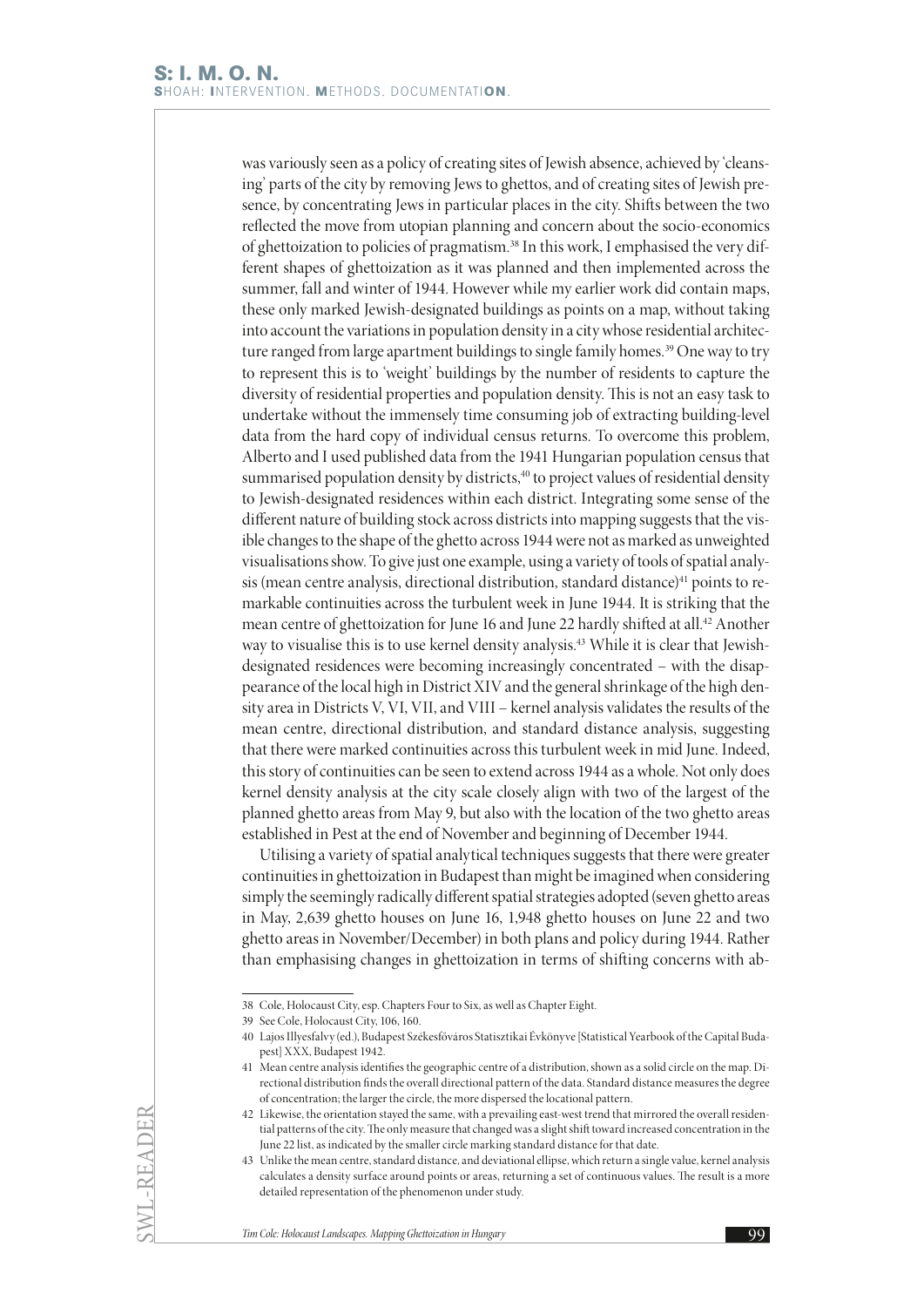sence and presence, as I did in previous work, weighted mapping and making use of a variety of tools of spatial analysis points to a dominant story of continuities in ghettoization throughout 1944 that drew upon (and hardened) a longer history of Jewish demographic patterns in Budapest. Jews had historically resided in much greater numbers, and higher proportions, in districts V, VI, VII and VIII than in the rest of the city. The increased concentration of Jewish residences in central Pest was a change in the degree but not in the kind of residential patterns that had prevailed for many years. The dominant idea that remained constant throughout the process of ghettoization in Budapest was taking the ghetto to the Jew, rather than taking the Jew to the ghetto.<sup>44</sup> While ideology is a part of this story – a notion of the Jew's place in the city – bringing the ghetto to the Jew signalled the persuasiveness of pragmatic concerns that ghettoization avoid displacing non-Jews.45

Ultimately in Budapest, the desire to avoid displacing non-Jews led to a major concession being granted, which allowed non-Jews to remain living in their apartments within ghetto buildings. Three days after the definitive list of ghetto properties was issued on 22 June, regulations were published stipulating, among other things, when Jews could leave these ghetto properties. The eighth point in along list of regulations forbade non-Jews from allowing Jews to enter "for no matter how brief a period into either Christian houses or the Christian-tenanted portions of Jewish houses".46 It would seem that relatively large numbers of non-Jews chose to stay in their apartments in ghetto houses. The journalists Jenő Lévai's post-war claim that 12,000 non-Jews lived in ghetto houses is impossible to substantiate, but it may well not be far off the mark.<sup>47</sup> In the area of the city which later became the site of the closed Pest ghetto in the winter of 1944, 144 of the 162 ghetto houses there were lived in by non-Jews as well as Jews.48 It would seem that the 1,948 ghetto houses that made up the shape of Jewish residence in Budapest throughout the summer and into the fall of 1944 were in reality 'mixed houses'. The scale at which the ghetto was implemented was, in practice, the scale of the individual apartment – a scale where segregation was very difficult to police.

In this context, I have come to rethink my sense of what ghettoization in Budapest meant on a day-by-day basis. Ghettoization during the Holocaust is generally imagined as a simultaneous process of both concentration and segregation. Jews were placed in increasingly physically concentrated living quarters and were separated from the non-Jewish population through the creation of closed and guarded boundaries.49 However, while concentration appears to be the norm where ghettos were set up, the extent and nature of segregation varied from place to place. As I have already suggested in the case of Tolna, dispersed forms of ghettoization meant that Jews were not only segregated from non-Jews but also from other Jews. In Budapest GIS allows us to map out 'invisible walls' within this dispersed ghetto that limited Jewish access to both people and places in the city. In this context, there appears to be evidence of the increased importance of Jewish and non-Jewish social networks within apartment buildings.

SWL-READER

<sup>44</sup> Tim Cole, Contesting and Compromising Ghettoization: Hungary, 1944, in: Jonathan Petropoulos/Lynn Rapaport/John Roth (eds.), Lessons and Legacies VIII, Evanston 2010, 152-66; Cole, Traces of the Holocaust, Chapters Three and Four.

<sup>45</sup> Here our work confirms the thrust of Cole's earlier emphasis in Holocaust City, esp. Chapter Five.

<sup>46</sup> Randolph L. Braham, The Politics of Genocide. The Holocaust in Hungary, New York 1994, 737-738.

<sup>47</sup> Jenö Lévai, Fekete Könyv a Magyar Zsidóság Szenvedéseiről [Black Book on the Suffering of the Hungarian Jewry], Budapest 1946, 156; Braham, Politics of Genocide, 735.

<sup>48</sup> New Hungarian Central Archives [ÚMKL] XXXIII-5-c-1, XI. 23.

<sup>49</sup> Raul Hilberg, The Destruction of the European Jews, New Haven 2003, 237.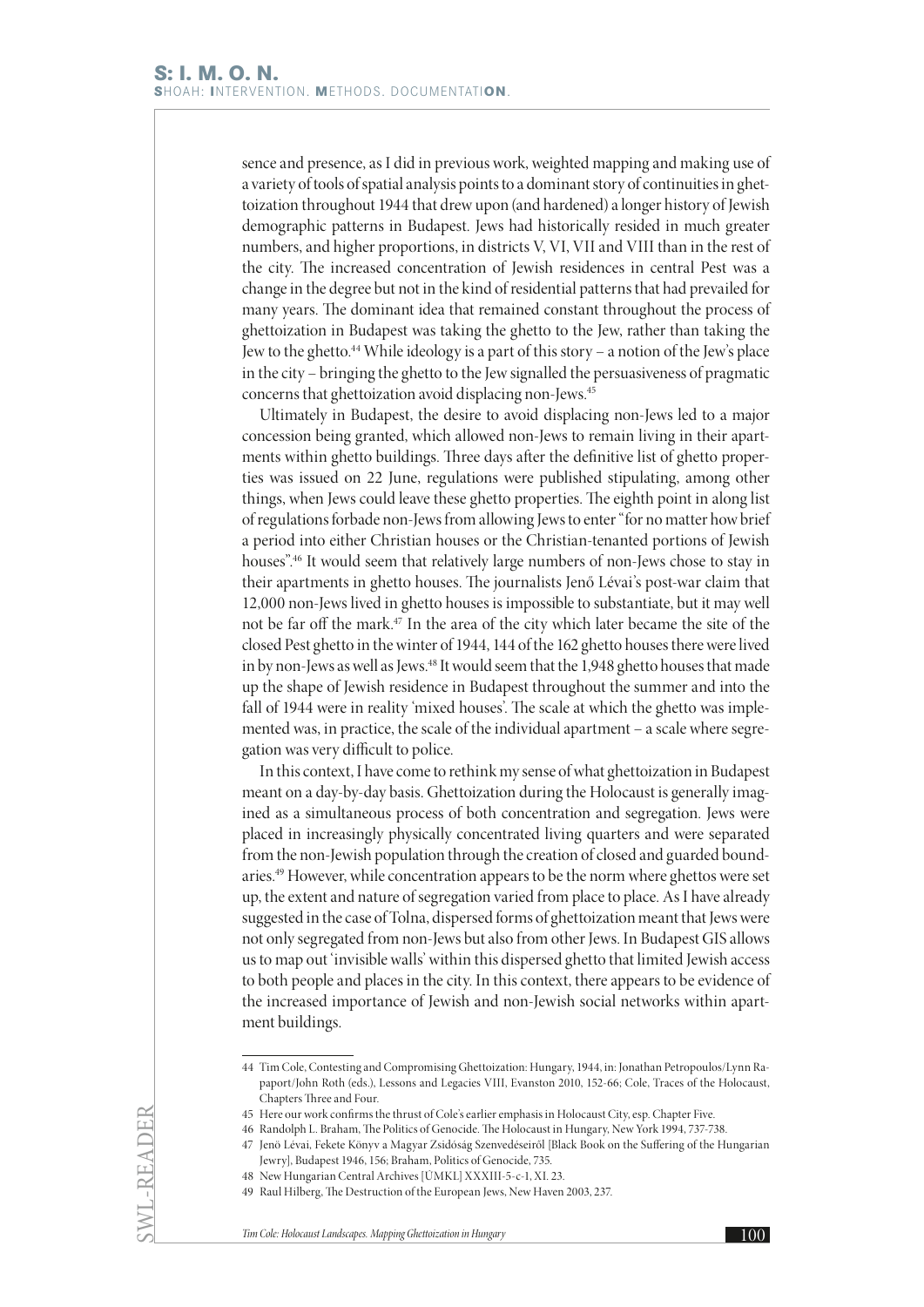Each of the just under two thousand individual ghetto house in Budapest in the summer and early fall of 1944 (dubbed yellow star houses because they – like Jewish bodies – were marked with a large yellow star) was a discrete bounded 'ghetto'. However this boundary was permeable, initially for three hours each day when Jews were permitted to leave their homes between the hours of 2-5 pm.50 Later on this three hour window was extended.<sup>51</sup> There were legislative limits to where Jews could go: they could leave their apartment buildings only to go shopping, receive medical attention or bathe, and were forbidden from entering into non-designated apartment buildings.52 But there were also (shifting) practical limits to where Jews could physically go in the city, given the temporal limits when they could leave their apartments.53 The importance of physical distance emerges from mapping out walking distances within the dispersed ghetto in Budapest.<sup>54</sup> Alberto and I used network analysis to calculate the shortest distance (the 'least-cost' route) between each Jewish residence and critical places to access: other Jewish residences, the nearest market hall, the nearest hospital, and the Swedish legation. Here we worked with the assumption that Jews used the most direct routes to get to their destinations in order to arrive as quickly as possible and avoid the queues that survivors recall,<sup>55</sup> but it may be that they chose instead to use side streets to avoid non-Jews and officials. Given this caveat, the maps produced from the GIS showing travel time between key destinations need to be read as suggestive models rather than representing reality.

Mapping walking times from destinations suggest that a series of 'invisible walls' existed within this dispersed ghetto, limiting where Jews could get to. This can be seen in the mapping of 30-minute and 60-minute walking distances to the main market halls, the offices of the Swedish legation, and the hospitals permitted for Jewish use. Taken together, these maps convey the extent and implications of dispersion within this ghetto that stretched across the city with houses designated in all fourteen of the city's war time districts. Visualising Budapest in terms of the time it would take to walk to and from a range of key points, reveals how this ghetto that stretched from the outskirts of Buda to the outskirts of Pest can be conceptualised as a divided space. It was physically impossible to walk across the entire ghetto area within the three-hour window initially permitted to make that journey and return again. Naomi Gur, who was 14 in 1944 remembered running on her way back from the hospital in Buda where she'd been taking kosher food to her mother in order to get

SWL-READER

<sup>50</sup> M. kir. Rendőrség budapesti főkapitánya [Budapest Commander of the Hungarian Royal Police] 7200/fk.eln. 1944 sz.: reproduced in: Benoschofsky/Karsai (eds.), Vádirat a Nácizmus Ellen, b304-305; for a translation see Braham, Politics of Genocide, 855-856.

<sup>51</sup> In early July, Jews were permitted to leave their homes for six hours each day – from 11 am on weekdays and from 9 am on Sundays. In early September, while Jews could still leave their homes from 9 am to 3 pm on Sundays, the hours when they could leave their homes on other days was restricted from 12 to 5 pm, before returning to the hours of 11 am to 5 pm later on in the month. See Braham, Politics of Genocide, 855-856; Ernő Munkácsi, Hogy történt? XXXI. A Budapesti Zsidóság Összeköltöztetése [How Did it Happen? The Residential Concentratio of Budapest's Jews], in: Új Élet [New Life] II/32 (8 August 1946); cited in: Benoschofsky/ Karsai, Vádirat a Nácizmus Ellen. Volume 2, 348; Esti Újság [Evening News] (8 July 1944); Függetlenség [Independence] (9 July1944), Összetartás [Union] (3 August 1944); Raoul Wallenberg Project Archive,University Library Uppsala (RWPA) F2C 21/535, Alfred Schomberger; Esti Ujság [Evening News] (22 September 1944).

<sup>52</sup> Braham, Politics of Genocide, 855-856.

<sup>53</sup> Our focus here is on the initial period when Jews could leave their homes for three hours, given both that this was the earliest plan and also that during the later period when Jews could leave their homes for longer stretches it appears from survivor testimony that in practice Jews sought to leave and return within as short a period of time as possible.

<sup>54</sup> University of California, Riverside, Department of Physics and Astronomy website: [http://www.physics.ucr.](http://www.physics.ucr.edu/) [edu/,](http://www.physics.ucr.edu/) (15.10.2015).

<sup>55</sup> Ernő Szép, The Smell of Humans, Budapest 1994, 40; Correspondence with Judit Brody (11 June 2010).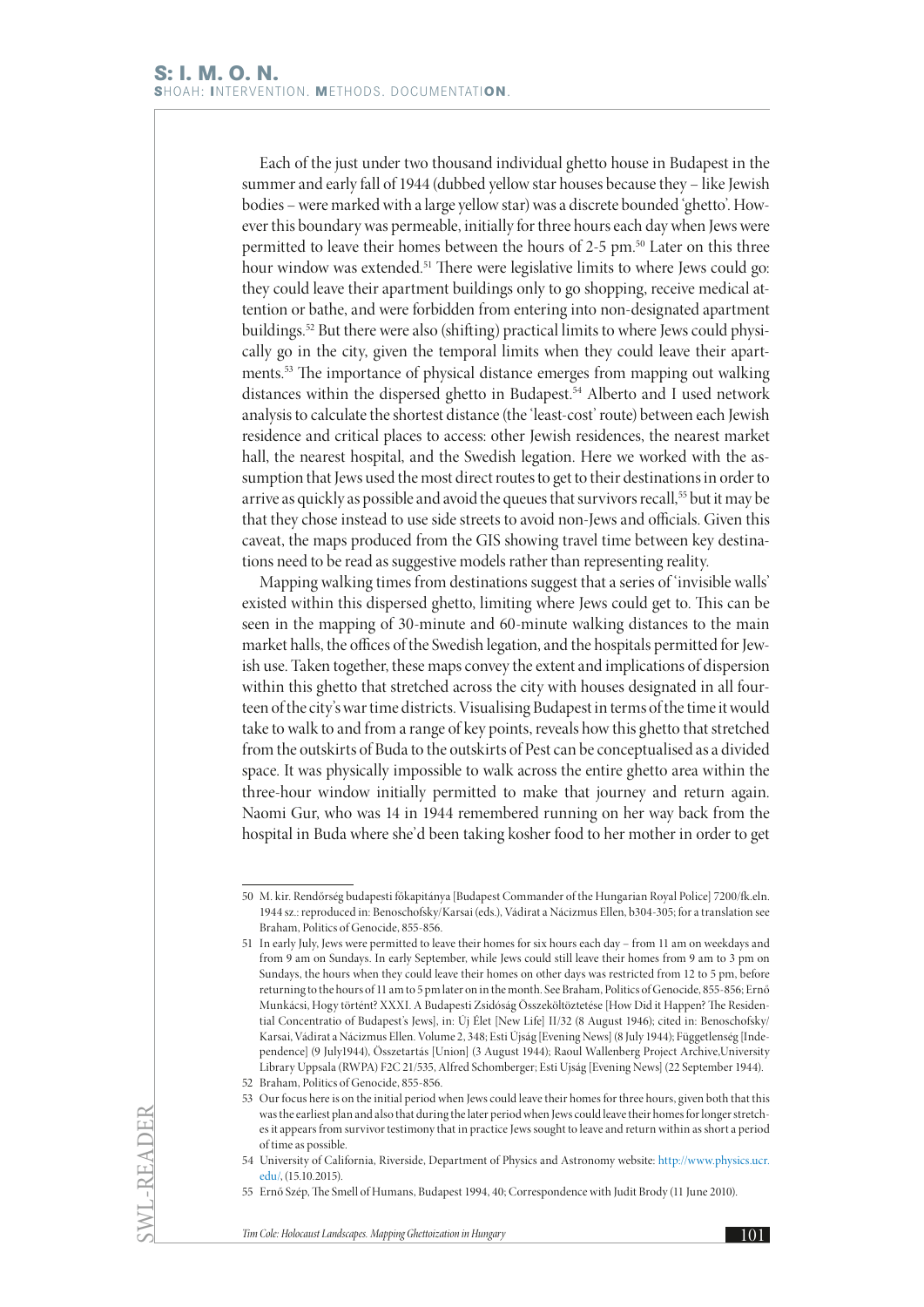back home to her yellow-star house in central Pest before 5 pm.56 Given the degree of dispersion and the temporal limits placed on Jewish access to the public space of the city, Jews were limited in how far they could go, and therefore where they could go. However, as the maps suggest, the nature and extent of inaccessibility was not uniform but varied according to where in the city Jews lived.

Confined to apartment buildings, initially for twenty one hours a day, fearful of being exposed to abuse on the streets,<sup>57</sup> and – as the mapping suggests – spatio-temporally limited in where they could go when they were permitted to leave the building, there was a turn inwards and a shrinking of lived space.<sup>58</sup> This inward turn took place in the broader context of a city at war that experienced frequent aerial bombardment from the spring of 1944 onwards. The individual apartment building – itself in effect a 'micro ghetto' – increasingly became the operational scale at which day-to-day life was lived. Outside of their apartments, survivors recall the courtyards, stairways, internal balconies and even the rooftop as crucial sites of exchange within these ghetto houses.<sup>59</sup> TK told me of days spent playing bridge with other teenagers sitting on the internal balcony overlooking the internal courtyard.<sup>60</sup> Judit Brody remembered that, "after dark we dragged chairs out onto the corridor that ran the length of the building. Parents say on the third floor discussing the day's events, the state of the war and other important issues, children sat on the second floor."61 Péter Tarján, who was an eight-year-old boy at the time, recalled replacing his usual play-space of the street with the stairways and internal balconies of their seven storey apartment building which became the setting for games of cowboys and Indians.<sup>62</sup>

But, within individual apartment buildings scattered across Budapest, there were not only intense interactions between Jews in the summer and early fall of 1944, but also between Jews and non-Jews given the last minute concession on the part of the authorities that allowed non-Jewish tenants to continue living in ghetto buildings. The continuing presence of non-Jews in ghetto houses radically reframes our understanding of ghettoization as segregation. Here is a critical difference between ghettoization in Budapest, and for example, in the city of Warsaw. It was not only that ghettoization in Budapest was dispersed rather than taking the form of a single closed ghetto – at least until the creation of the Pest ghetto in the winter of 1944 – meaning that Jews were effectively separated from other Jews, as well as non-Jews. It was also that the enacting of ghettoization in Budapest at the scale of the individual apartment, meant that the so-called 'Aryan side' in Budapest was within many ghetto buildings, being found just along the corridor or up the stairs. On paper, non-Jewish apartments within what were in practice mixed houses were out of bounds to Jews.63 However, the policing of this was effectively an internal matter, depending in large part on the role played by the building's caretaker *(házmester)* and those non-Jewish neighbours who had decided to remain in their apartments. Even if on paper and no doubt in at least some apartment buildings in practice non-Jewish apart-

SWL-READER

<sup>56</sup> RWPA F2C 3/118, Naomi Gur.

<sup>57</sup> Gottlieb, Becoming my Mother's Daughter, 62; Laura Palosuo, Yellow Stars and Trouser Inspections. Jewish Testimonies from Hungary, 1920–1945 (Uppsala 2008) 151-3; RWPA F2C 7/307; Miklósné Kellner; RWPA F2C 18/349, Erwin Forester; RWPA F2C19/503 Péter Tarján; Szép, The Smell of Humans 19-20.

<sup>58</sup> Szép, The Smell of Humans, 10-32.

<sup>59</sup> Interview with Judit Brody (26 November 2009); RWPA F2C 16/339, Zsuzsa Gordon; RWPA F2C 11/340 Erzsébet Rosenberg; RWPA F2C17/343, István Bélai; Szép, The Smell of Humans, 28.

<sup>60</sup> Interview with TK & JK (London, 19 November 2010).

<sup>61</sup> Judit Bródy, Unpublished Memoir, Correspondence with Judit Bródy (11 June 2010).

<sup>62</sup> RWPA F2C 17/343, István Bélai; RWPA F2C 19/503 Péter Tarján.

<sup>63</sup> Braham, Politics of Genocide, 737-738.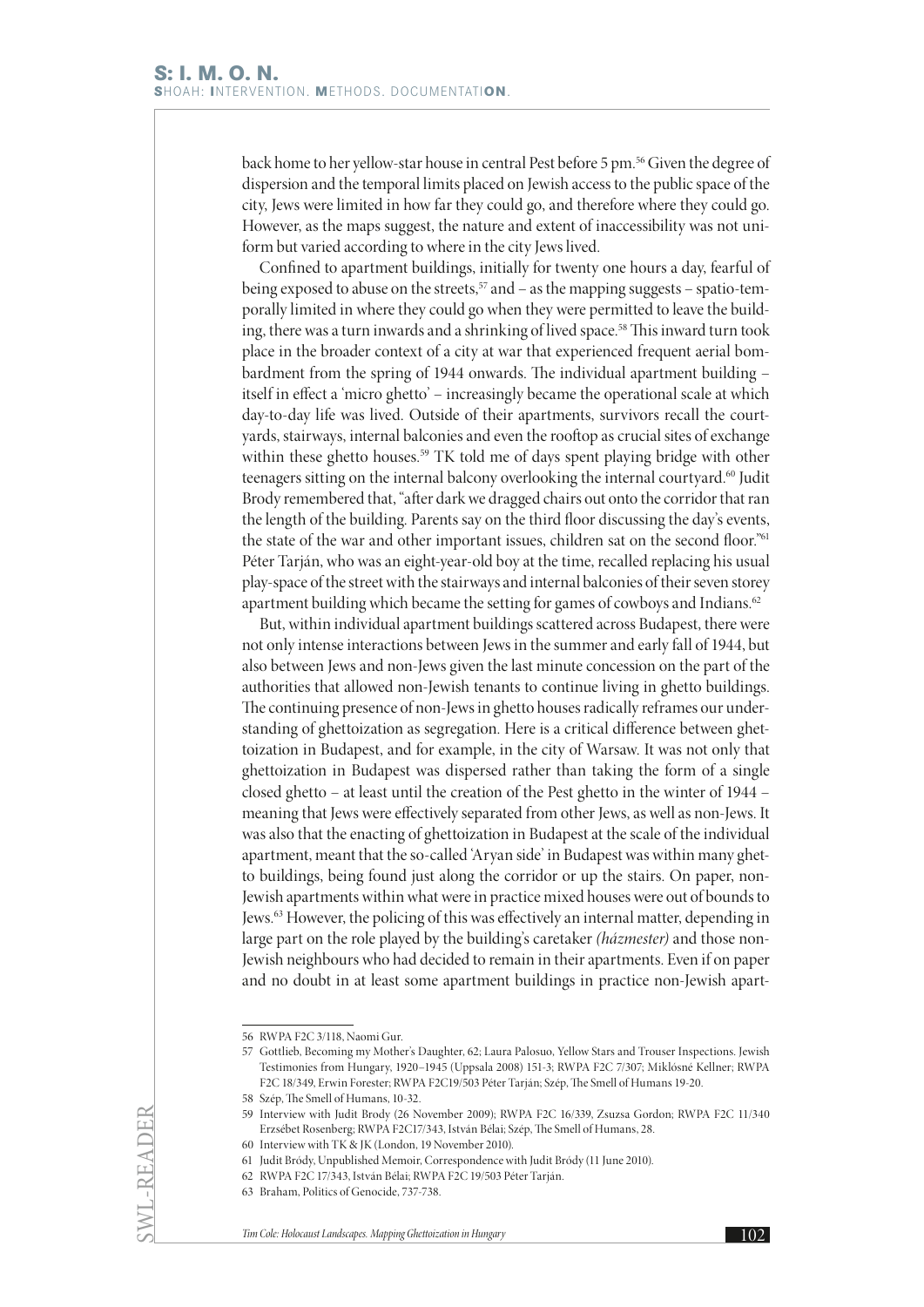ments were not places that Jews could access, the shared public spaces of the staircase, internal balcony, courtyard and corridor were – potentially – sites of opportunity for exchange between Jews and non-Jews.

Indeed, it would seem from survivor testimony that social networks between Jews and non-Jews within these mixed houses were vitally important during the summer and fall of 1944. This was hinted at by Randolph Braham, who noted that, "while some [non-Jews] took advantage of their privileged position, many were of great assistance to the persecuted Jews. They were especially helpful during the curfew by shopping or doing errands for the Jews, and by hiding or safekeeping their valuables."<sup>64</sup>

Given the late onset, swift time scale and surprising nature of ghettoization in Budapest, pre-existing social networks of Jews and non-Jews were of particular importance in the Hungarian capital. The result was that whether Jews were able to stay put because their apartment building was included in the list of ghetto buildings, or were forced to relocate was of crucial importance. Whether ghettoization meant dislocation or staying put mattered in all sorts of ways. Not only did staying put meant being able to hang on to your furniture,and avoid the trauma of forced relocations (although it is clear that both mattered).<sup>65</sup> Staying put also meant being able to maintain a local network of contacts both within and in the close vicinity of the apartment building.

Interviewing a survivor from Budapest, Judit Brody, I was struck by her response to what she saw as a rather naïve question about whether it mattered that the family was able to stay within their own apartment that was in a yellow star building.<sup>66</sup> In her words, staying put meant 'everything'. It was not so much the importance of remaining in a physical and material place (your own apartment with its furnishings and stored foodstuffs) but the significance of remaining in a social place. Staying put meant that pre-existing social networks were more easily maintained, and in 1944 contacts were, in a sense, everything. For Brody, of particular importance were continuities of contact between her mother and market stall owners that had been built up over a number of years.<sup>67</sup> Those personal connections made shopping during the curfew for non-rationed goods far easier. But as her story showed, it was not just social networks in the immediate neighbourhood outside the apartment building that were crucial, but also social networks within the apartment building. In Brody's case, particularly important was a non-Jewish neighbour who remained living in his apartment next door. He was a man the family had history with, who "helped find someone who was willing, for payment of course", to take Judit to hide in the countryside.68 Also important was the longstanding caretaker of their apartment building. In the summer of 1944 Judit adopted a new persona as Edit, the daughter of their non-Jewish caretaker. Reflecting on why it was her, rather than her sister three years older than herself, who was sent into hiding, Judit recalled that it may well have been because their caretaker's daughter was "just a few months younger than me" suggesting that he played a crucial role in Judit's escape from the city.<sup>69</sup>

As Judit's story suggests, pre-existing non-Jewish contacts within the apartment building were of crucial importance during the summer and fall of 1944. In Judit's

SWL-READER

<sup>64</sup> Braham, Politics of Genocide, 853.

<sup>65</sup> Tim Cole, Multiple and Changing Experiences of Ghettoization: Budapest, 1944, in Eric Sterling (ed.), Life in the Ghettos during the Holocaust, Syracuse 2005, 150-1; RWPA F2C8/309 Dénesné Simor; RWPA FC2 22/560, Anonymous 4 (JK).

<sup>66</sup> Interview with Judit Bródy (26 November 2009).

<sup>67</sup> See also RWPA F2C 11/319, Jánosné Solmosi.

<sup>68</sup> Judit Bródy, Unpublished Memoir.

<sup>69</sup> Correspondence with Judit Brody (28 November 2009).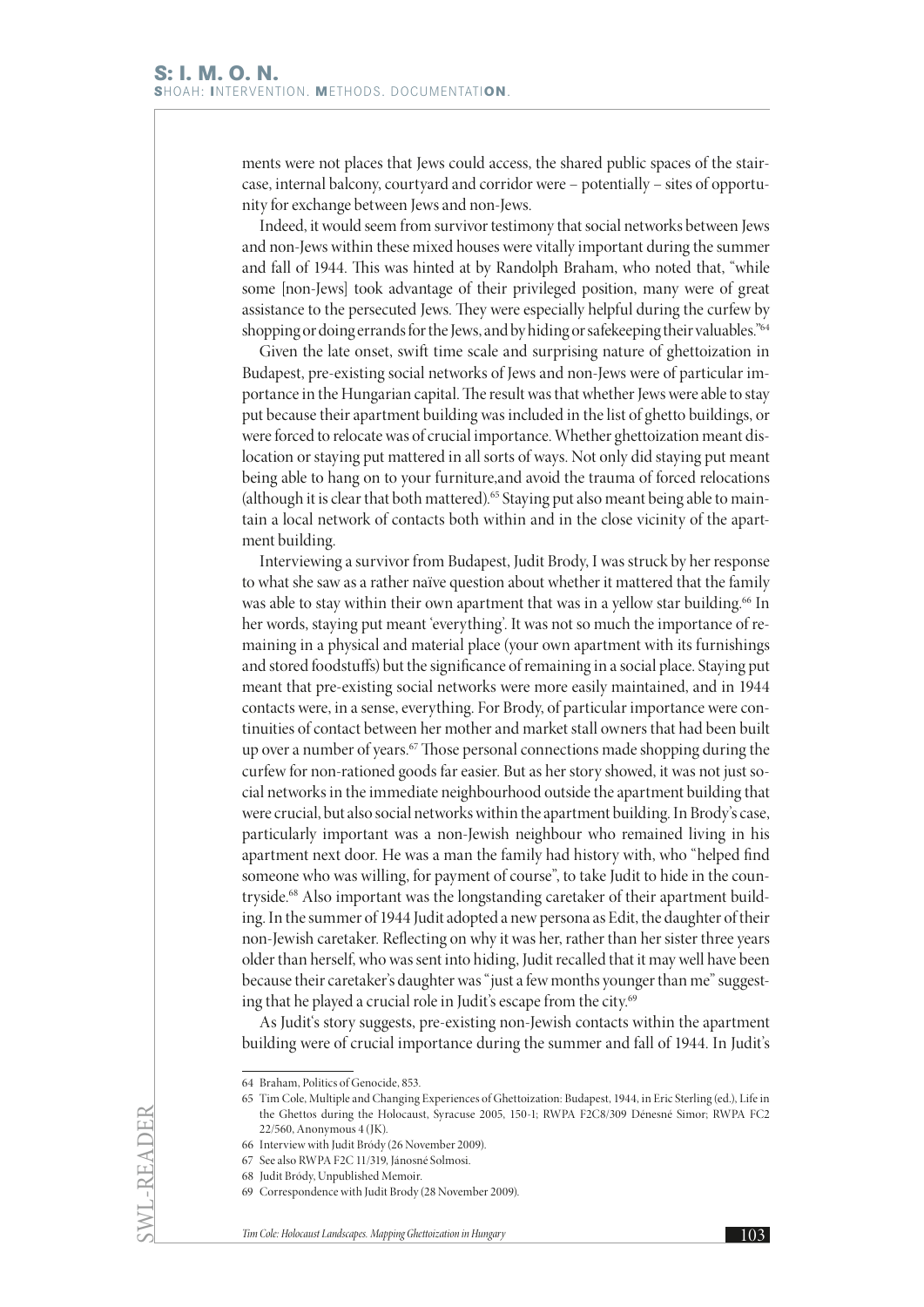case, it was non-Jewish contacts who meant that she travelled away from Budapest and spent the summer in the countryside outside of Debrecen. But non-Jewish contacts both inside and outside ghetto buildings could – and did – help Jewish families in other ways. Magda Kálmán recalled that she "was the first who got these Swedish papers from Wallenberg in my building. And after the other people find it out, and everybody rush to Mr Barát [a non-Jew living in the building who had freedom of movement in the city] and asked him to get it, and they got."70

Judit's family also got hold of papers Swedish papers in 1944, although in their case, it was not a non-Jewish neighbour who went to collect these but rather Judit's father who left the apartment building without his yellow star.

As these examples make clear, the invisible walls that Alberto and I map out in the dispersed ghetto could be, and were, breached by Jews and non-Jews. These individual's stories point to the limits of GIS analysis. While the model generated from the GIS – like any model – works in the general, it does not work in a particular: a particular that included Jews not only drawing upon social networks of non-Jews, but also risking it by heading out to the city out-side of the curfew hours without wearing the yellow star.<sup>71</sup> While mapping can show where Jews could physically walk to within the confines of the initial curfew, it cannot show us where Jews did go in the city. Moreover, our mapping tends to treat Jews as a homogeneous group, rather than acknowledging the significance of differences such as gender and class in determining access to places and people in the city in 1944. To give just one example, the importance of gender was signalled by survivors who tended to assume that it was easier for women to leave their Jewish houses without the yellow star for more than the three hour window, given that men were marked out by circumcision, and feared the so-called 'trouser test' if caught on the streets outside of the curfew hours.<sup>72</sup> Models are generalisations. They describe a potential reality rather than an actual reality. However my sense is that taken together, models and other sources complement each other in promising ways. Qualitative and quantitative approaches and kinds of evidence have the potential to enrich each other and generate new research questions. Uncovering the extent of the invisible walls within this dispersed ghetto through spatial analysis has forced me to re-read survivor's testimony in the context of the spatial patterns suggested by the model. It has triggered an attentiveness to the ways in which dispersed ghettoization in Budapest separated out Jews from other Jews, and increased the importance of Jewish-non-Jewish relations within the social space of ghetto apartment buildings. Moreover the context provided by mapping, helps to better understand the significance and importance of Jewish and non-Jewish attempts to breach the limitations of physical distance from resources in a divided city. Rather than quantitative and qualitative methodologies being opposed, they have the potential for meaningful exchange, with historical GIS a potential central element of the research process post the so-called 'spatial turn in the digital humanities'. There may be value, not only as Friedman and Robinson argued to reading ghetto maps as texts, but also to mapping out ghettoization in Hungary to better understand both the motivations of Hungarian policy makers and the experiences of ordinary Jewish and non-Jewish Hungarians during 1944.

SWL-READER

<sup>70</sup> RWPA F2C 22/542, Magda Kálmán.

<sup>71</sup> Brody, Unpublished Memoir; Palosuo, Yellow Stars and Trouser In-spections,151-3.

<sup>72</sup> Palosuo, Yellow Stars and Trouser Inspections, 151-3; RWPA F2C20/508, Ivan E. Becker; RWPA F2C 22/555, Andrew Stevens.